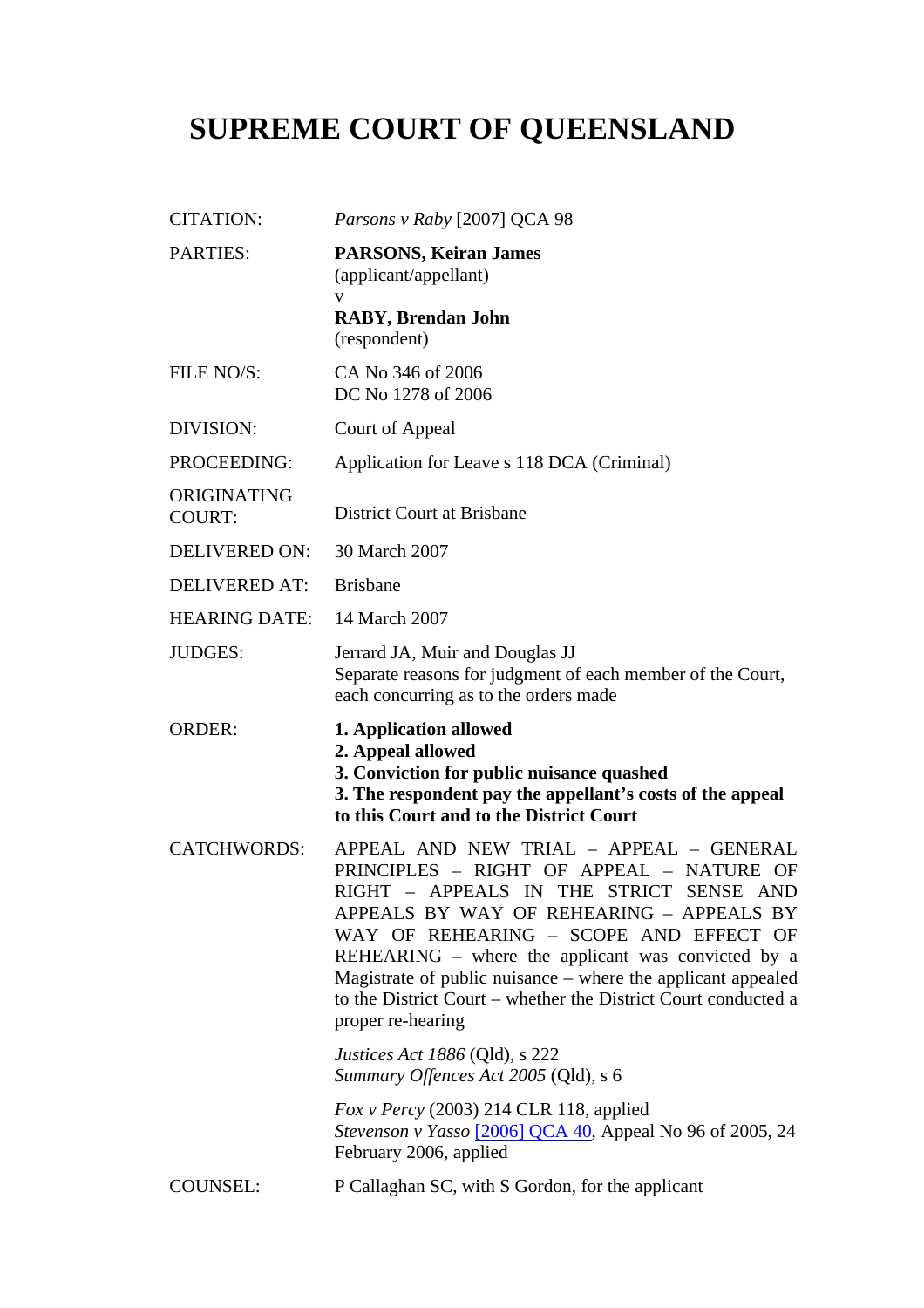R J Pointing for the respondent

SOLICITORS: Legal Aid Queensland for the applicant Director of Public Prosecutions (Queensland) for the respondent

- [1] **JERRARD JA**: This matter is an application for leave to appeal under s 118 of the *District Court Act 1967* (Qld). The applicant Keiran Parsons wants to overturn a decision by a District Court judge given 20 November 2006, dismissing Mr Parsons' appeal against a conviction incurred on 11 April 2006 in the Caboolture Magistrates Court. As amended, the ground of appeal is a complaint that the learned District Court judge did not conduct a rehearing on the evidence, as the judge was required to do.
- [2] Mr Parsons had been convicted of an offence of s 6 *Summary Offences Act 2005* (Qld), namely that on 14 October 2005 at Morayfield in the Magistrates Court District of Caboolture in the State of Queensland, he committed a public nuisance offence. No particulars of that offence were sought or provided at the hearing, but the prosecution case was that Mr Parsons had participated in a fight with a person named Joseph Williams in a public car park adjacent to Morayfield Road.
- [3] Fighting in a public place does not per se constitute the offence of committing a public nuisance. Section 6 of the *Summary Offences Act 2005* provides:
	- "(1) A person must not commit a public nuisance offence. ...
	- (2) A person commits a public nuisance offence if
		- (a) the person behaves in  $-$ 
			- (i) a disorderly way; or
			- (ii) an offensive way; or
			- (iii) a threatening way; or
			- (iv) a violent way; and
			- (b) the person's behaviour interferes, or is likely to interfere, with the peaceful passage through, or enjoyment of, a public place by a member of the public."

## **The prosecution evidence**

[4] The evidence led by the prosecution came entirely from the two police officers who attended at the scene. The evidence of the respondent, Senior Constable Brendan Raby, was that he went to that car park at about 11.10 pm and saw a large number of people milling about. As the police vehicle drove in Mr Raby saw Mr Parsons and another male person fighting at the northern end of that car park. Other people were standing behind the parked vehicles closest to the shops, on the footpath in front of the shops, and a number were standing about in the car park itself.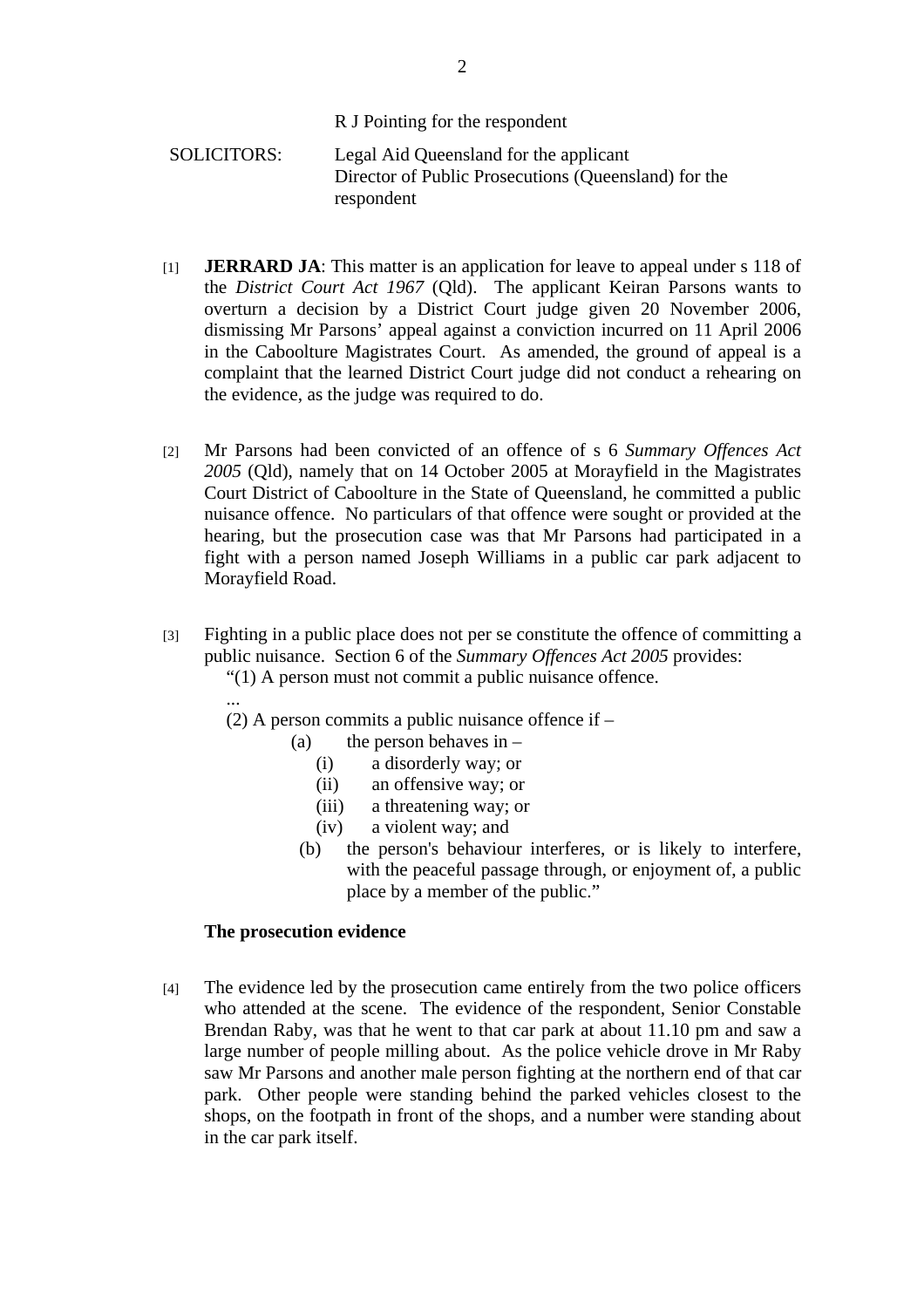[5] Mr Raby interrupted the fight, on his evidence, and he understood the two participants were a Mr Parsons and a Mr Joseph Williams. He said that as soon as the police got out of their vehicle, Mr Williams approached them and began apologising to Mr Raby for fighting. Mr Parsons, on the other hand, began walking away, and despite requests from the two police officers, refused to stop. He used some obscene language, and attempted to keep walking, and Officer Raby arrested him. Mr Raby's evidence included that Mr Parsons said, in the police vehicle when being conveyed to the Caboolture Police Station, that he had received a text message from Joseph Williams to meet him at that car park regarding having a fight, and that Mr Raby had said:

"Do you think that was sensible?"

Mr Parsons made no reply.

- [6] The other police officer described seeing Mr Parsons fighting in the car park with a male whom that officer now knew as Joseph Williams, and that the second officer had seen a group of people gathered around the two men fighting. That second officer saw Mr Williams approach Senior Constable Raby, and begin speaking with him, and also saw Mr Parsons start to walk away. After the latter used obscene language, he was arrested.
- [7] The ex tempore reasons given by the learned Magistrate included at their commencement the statement that:

"The public nuisance alleged is that he participated in a fight with one Joseph Williams. That fight occurred at approximately 11:10 on that evening in the car park associated with Chandlers, on Morayfield Road."<sup>1</sup>

On the evidence of the two police officers, they had seen the fight which the learned Magistrate regarded as the basis of the public nuisance charge. 11:10 pm was when the two police officers saw Mr Parsons fighting another man.

- [8] Participating in a fight in a public place is not a description of the full offence of public nuisance, which required a finding that the fighting interfered, or was likely to interfere, with the peaceful passage through, or enjoyment of, that public place by a member of the public. That latter conclusion was certainly open, if Mr Parsons was behaving in a disorderly or violent way in fighting Mr Williams.
- [9] However, evidence given by Mr Parsons, and a witness whom he called, Jordan Parker, strongly suggested that the police had in fact seen Mr Parsons fighting with a man Scott Brown, with whom Mr Parsons had been engaged in a fight almost immediately upon ceasing his fight with Joseph Williams. The relevance of the identity of the opponent is that the learned Magistrate was satisfied on the evidence that Mr Parsons was entitled to a successful plea of self-defence regarding the fight between himself and Mr Brown, but not entitled to plead self-defence regarding his fight with Mr Williams. It also

 $\frac{1}{1}$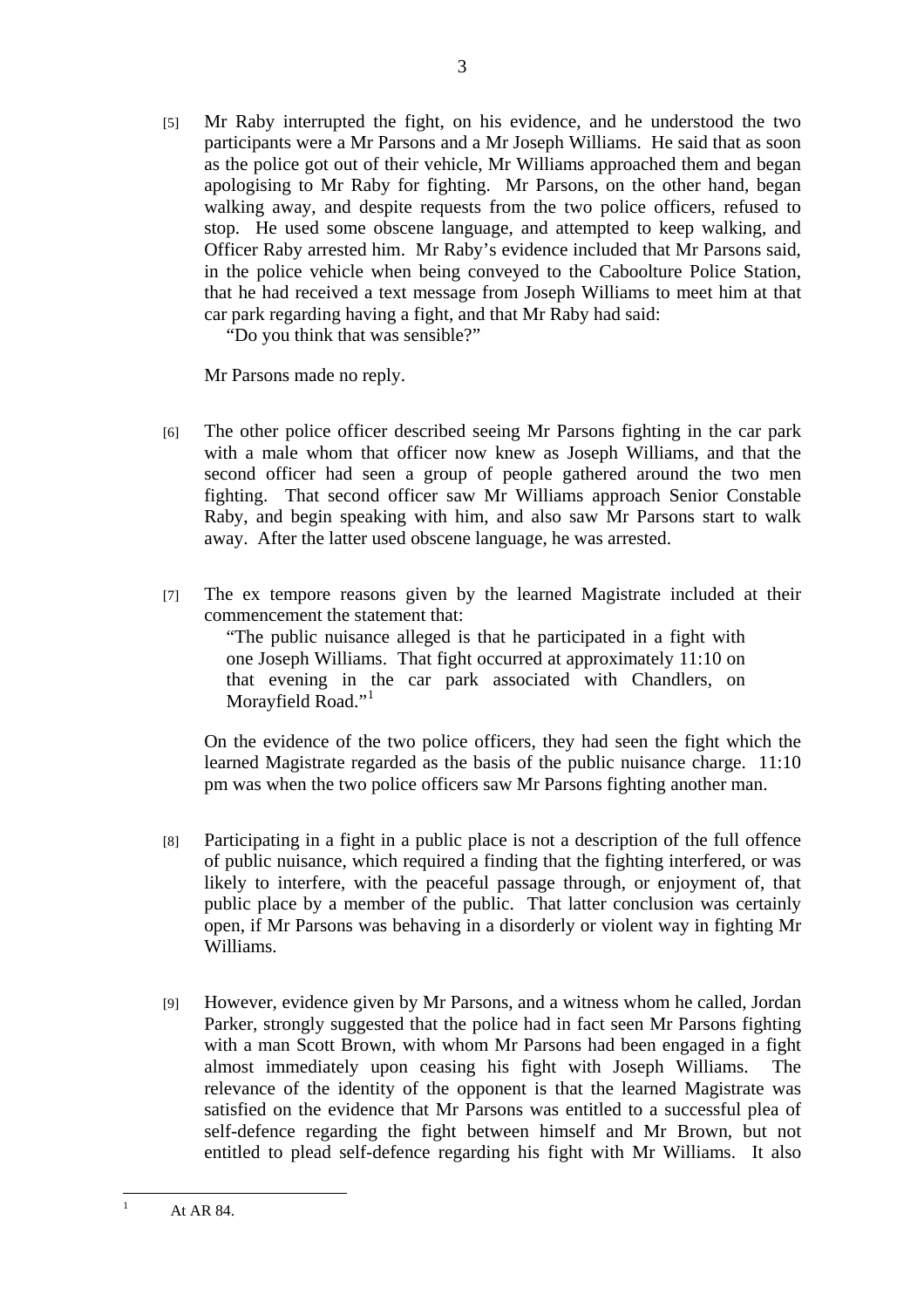appears that the learned Magistrate accepted the evidence given by Mr Parsons and by Mr Parker about there having been two fights.

[10] The Magistrate's findings imply, because of the reference to 11:10 pm, that the conviction for committing a public nuisance offence was based on the fight the police thought they had witnessed, between Mr Parsons and Mr Williams, which fighting the Magistrate did regard as disorderly behaviour by Mr Parsons. The Magistrate would have been entitled to convict Mr Parsons on evidence of conduct constituting a public nuisance offence and not witnessed by police, and established independently of the evidence of police witnesses, such as by the evidence from Mr Parsons. But that is not what the learned Magistrate apparently intended to do, judging by the reference in the reasons for judgment to 11:10 pm.

## **The defence evidence**

- [11] Mr Parsons swore he had known Mr Williams for three years, and thought they had a good relationship. On 14 October 2005, which was the day before Mr Parson's birthday, he went with friends to Sizzlers at Morayfield to celebrate. Afterwards they went to Mooloolaba, and then drove back towards Morayfield, so that Mr Parsons could meet a friend at the car park at the Auto Barn. That was a regular meeting place among his social circle, and he was travelling there that night for that purpose.
- [12] As he travelled to Morayfield, Mr Parsons received a call on his mobile phone from Mr Williams, who appeared angry, and who said that Mr Parsons had been:

"Saying stuff about me".<sup>2</sup>

The evidence of Mr Parsons was that he thought Mr Williams was affected by alcohol, and he did not understand what Mr Williams was complaining about. His intention was just to celebrate his birthday. He went to the car park, and Mr Williams arrived some five to 10 minutes later. Mr Parsons went over to him and asked:

"Oi, mate, what's your problem?"

and Mr Williams replied aggressively to the effect that Mr Parsons had been saying:

"Shit about me, cunt."<sup>3</sup>

Mr Williams then pushed Mr Parsons, who punched Mr Williams, and a fight ensued. Mr Parsons said:

"I didn't think, I just reacted."

[13] Mr Parsons thought the fight lasted some 13 or 14 punches (apparently by each), and perhaps four to five minutes. Mr Parsons' friend Jordan Parker broke up the fight, and as Mr Williams was walking away from it, he was

 $\frac{1}{2}$ At AR 30.

 $\overline{3}$ At AR 34.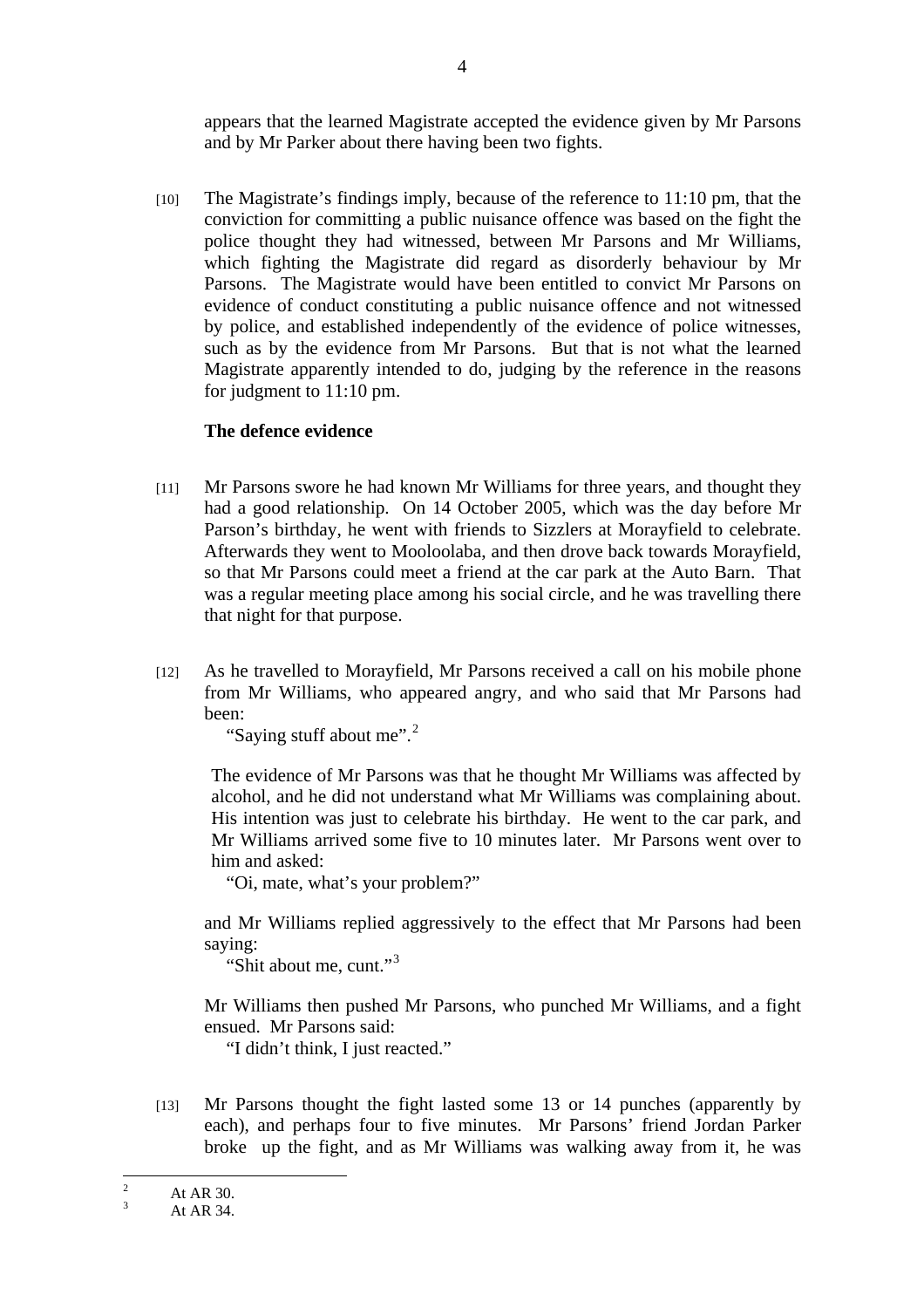punched from behind by Scott Brown, whose reasons for intervening are unclear. Mr Parsons responded by punching Mr Brown, who then retaliated. That fight was the one happening when the police "showed up"<sup>4</sup>, and that was a fight from which he was walking away when stopped by the police. His evidence was:

"I was fighting Scott Brown at the time the police had arrived."<sup>5</sup>

[14] He also said in his evidence-in-chief that he had not gone to the car park to fight Mr Williams, and that he had had no intention of doing that. In crossexamination of him, the point was made that he approached Mr Williams in the first instance, when the latter had arrived. In answer to a quite lengthy series of questions from the learned Magistrate, Mr Parsons insisted that the anger expressed by Mr Williams had come as a complete surprise, and that he still did not know what that was about. He denied to the Magistrate that he knew Mr Williams was actually going to arrive at the car park, but agreed that Mr Williams:

"Knew where to find me, yeah";

and

"He knew where I'd be, yeah."<sup>6</sup>

[15] That questioning by the Magistrate lasted for some six pages of transcript, and it concentrated on the fight with Mr Williams. Mr Parsons had repeated in cross-examination (by the prosecutor) that he was fighting Scott Brown when the police arrived, and he swore the reason the police spoke with Mr Williams was because:

> "Joe was running around, 'I'm sorry, I've caused this incident. I caused this incident.'"

[16] That was the thrust of the evidence that Jordan Parker gave as well. He had been with Mr Parsons that night, and he described the confrontation and fight between Mr Parsons and Mr Williams, saying it lasted for some 10 to 15 minutes, and that then Scott Brown had punched Mr Parsons. He described how:

> "The police car pulled up behind in the back of Scott Brown's car and they got out and Joe went straight up to  $-$  I think it was the male officer and – female officer, sorry, and started telling her that it was all his fault, he was drunk, and just then that over and over again very loudly."

[17] On Parker's evidence, Scott Brown did not say anything to the police. Neither Mr Williams nor Mr Brown gave evidence. The Magistrate also asked Mr Parker a number of questions, again focusing on the fight between Mr Williams and Mr Parsons, and why there were some 20 to 30 people at the car park. The

 $\frac{1}{4}$ At AR 38.

<sup>5</sup> At AR 39.

<sup>6</sup> At AR 54. 7

At AR 60-61.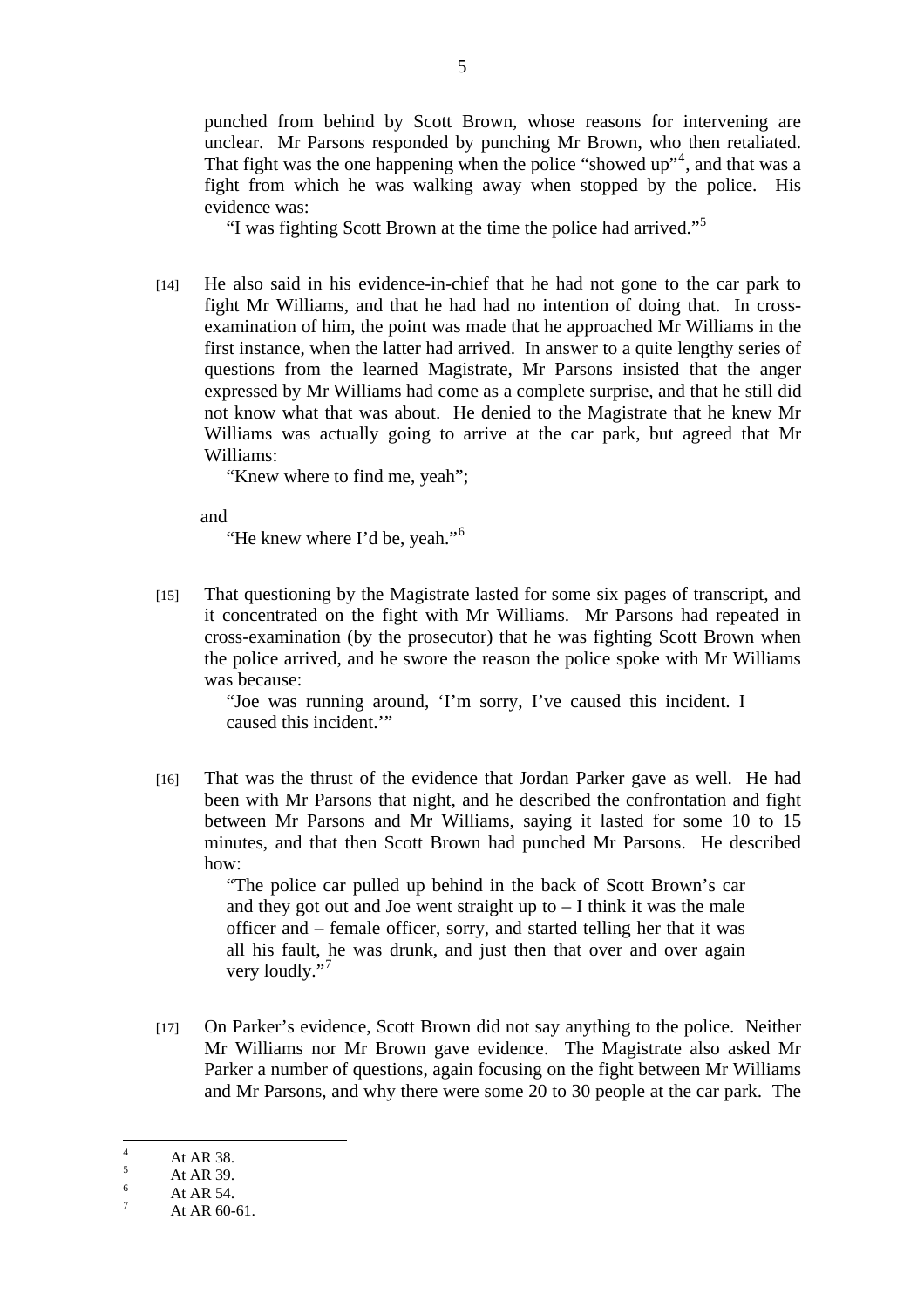learned Magistrate then gave the ex-tempore reasons for judgment, after the conclusion of submissions, which concluded:

"The only question is this, whether, by persisting with his admitted intentions of going to this car park to see his other friend, Matthew, Mr Parsons has inevitably engaged in a fight by a conscious or deliberate course of conduct. At some point the initial fight ceased and another fight between the defendant and Scott Brown commenced. In relation to the contest between Mr Brown and Mr Parsons, which on all of the evidence available to me was unexpected and unexplained and a surprise to Mr Parsons, he cannot hope to have known that that would occur. Accordingly, I would say he has the benefit of all of the self-defence provisions in respect of that disputation.

It is, however, my view that by a deliberate and conscious course of conduct the defendant had gone to this place expecting to be engaged in a fight with Mr Williams and with almost absolute certainty knowing that it would occur. Accordingly, I find him guilty as charged."

- [18] Although the learned Magistrate did not say so, it should follow from those reasons that the Magistrate rejected Mr Parsons' evidence denying that he expected Mr Williams to arrive at the car park, and also Mr Parsons' evidence that he had gone to the car park for peaceful purposes. The Magistrate must also be assumed to have made, by implication, the necessary findings about obstruction or likely obstruction from a member of the public.
- [19] However, when imposing a penalty, the Magistrate remarked:

"I essentially decided this matter on your evidence because there is no material in which I have found against you on a matter of fact. There are several things that the police obviously did not see or have mistaken but the bottom line here is that you have gone to see a person you must have known was likely to be a problem, putting it at its very lowest."

Mr Callaghan SC submitted for the applicant that it followed that the Magistrate had not rejected Mr Parsons' evidence of his having not intended or wanted to fight with Mr Williams, and that seems accurate. Mr Callaghan SC also submitted that the critical decision of fact for the Magistrate, and on a rehearing by the District Court, was whether the push that Mr Parsons said Mr Williams gave him – to which Mr Parsons responded with a punch – was an unlawful assault on Mr Williams. Mr Callaghan SC submitted that neither the Magistrate nor the learned District Court judge had considered that issue and accordingly neither had properly considered whether Mr Parsons' responses were lawful. The Magistrate may have intended to deal with that argument by the finding that Mr Parsons had inevitably engaged in a fight by going to the car park, expecting to engage in one with Mr Williams, and that accordingly he had consented to the force used by Mr Williams. The Magistrate did not express it that way, and even in an ex tempore judgment it was necessary to explain why Mr Parsons was acting unlawfully.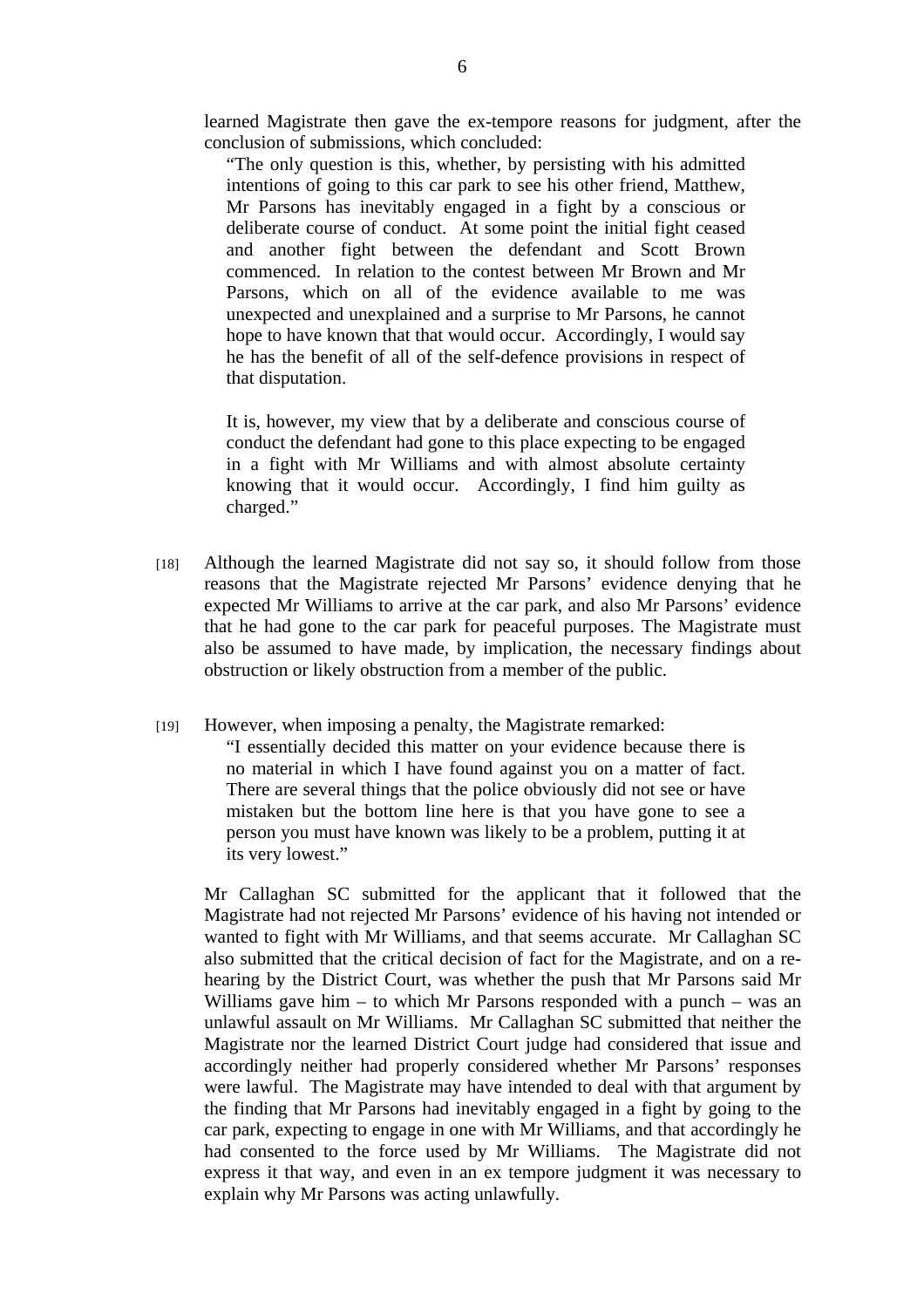- [20] The Magistrate obviously accepted there was a second fight, between Mr Parsons and Scott Brown. The fight which was occurring at approximately 11:10 pm that evening, witnessed by the police, was – on the evidence and the Magistrate's finding – the one with Scott Brown, and the Magistrate considered Mr Parsons was acting lawfully at that time.
- [21] The Magistrate's remarks when passing sentence suggest that the Magistrate had realised the police had not seen the fight with Joseph Williams. But the Magistrate did not advert to that when convicting Mr Parsons of a public nuisance offence constituted by a fight at 11:10 pm. If that conviction depended entirely on Mr Parsons' description of why and how he fought Mr Williams, the Magistrate needed to make findings establishing that what Mr Parsons did was unlawful. Going to the car park – even knowing Mr Williams would probably arrive angry and wanting to assault Mr Parsons - did not per se establish consent or negative self defence or provocation.

## **The appeal to the District Court**

- [22] On the appeal to the District Court, the learned District Court judge considered the various grounds of appeal argued before that judge, and concluded, inter alia, that the Magistrate had not accepted Mr Parsons' version of events, namely that he had no intention of engaging in a fight with Williams in the car park. The learned judge did not recite the evidence given, but did refer to some significant parts of it, when concluding that there was sufficient evidence to sustain the Magistrate's findings about the fight with Mr Williams. The judge did not refer to the further remarks the Magistrate made when passing sentence.
- [23] The argument on this appeal was that the Magistrate had overlooked that the appeal under s 222 of the *Justices Act 1886* (Qld) was by way of re-hearing, and that the task of a judge hearing one of those appeals was described by the President, in *Stevenson v Yasso* (2006) QCA 40 in the following terms:

"His Honour was required to make his own determination of the issues on the evidence, giving due deference and attaching a good deal of weight to the Magistrate's view." (Citations omitted) $8$ 

Mr Callaghan SC referred to the joint judgment in *Fox v Percy* (2003) 214 CLR 118 at [25], where their Honours wrote that an appellate court is obliged to conduct a real review of the trial, while bearing in mind the appellate court has neither seen nor heard the witnesses, and should make due allowance in that respect. He did not press a suggestion that there might be some inconsistency between that part of the joint judgment in *Fox v Percy* and the description of the task confronting the District Court judge given by the President in *Stevenson v Yasso*.

[24] I do not consider there is any inconsistency; the obligation to give due deference and weight to the Magistrate's views are because the Magistrate has seen the witnesses. That advantage adds strength to findings of fact based on

8

At [36] of the reasons for judgment of the President.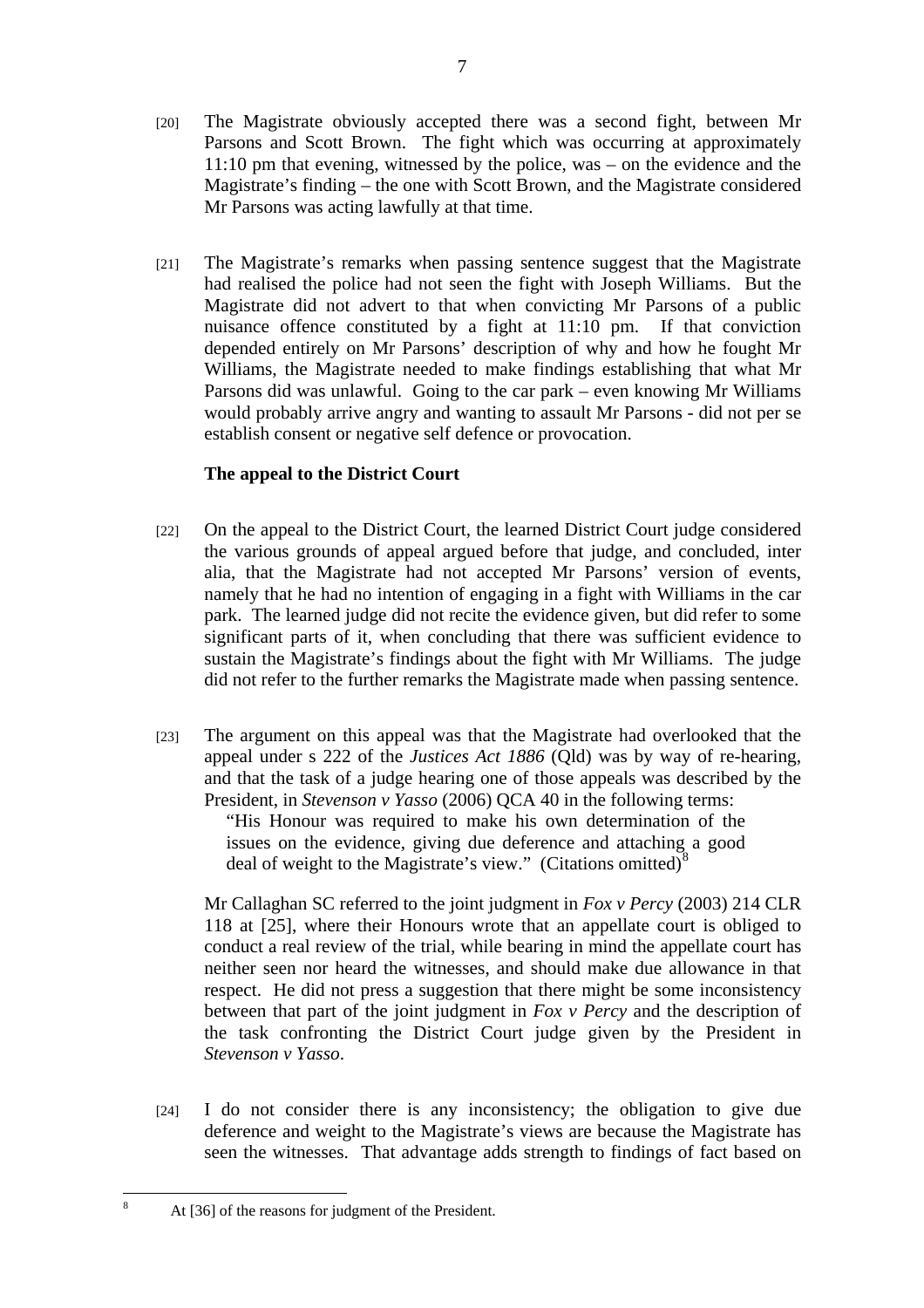the evidence of the witnesses. On a re-hearing, a court would normally examine the evidence and the findings made on it, giving weight to findings which that evidence could support, including ones which reflected opinions on credibility and the like. The learned judge hearing this appeal did not descend to that detailed an approach.

- [25] The learned District Court judge would have been less vulnerable to criticism in this matter if the judge had considered more of the evidence, when conducting the judge's own determination of it. The judge did give appropriate deference and a good deal of weight to what the judge considered were the Magistrate's express and implicit findings about Mr Parsons' credibility, but was required to do more. This was not an appeal against the exercise of a discretion, and the learned judge was required to examine both the evidence and the Magistrate's reasons, not simply the latter. That was particularly so where there was an apparent inconsistency between the reasons for conviction and the sentencing remarks.
- [26] Had the learned judge considered the evidence in more detail, it would have become apparent that the Magistrate had imposed a conviction in respect of a fight occurring at a time when Mr Parsons was lawfully defending himself against Mr Brown's assault, not when engaged immediately before in a possibly consensual fight with Mr Williams. The learned judge did not consider whether the evidence established that the fight not witnessed by the police satisfied the provisions of s 6 of the *Summary Offences Act,* and did not conduct a re-hearing sufficient to identify the confusion in the evidence and conviction as to which fight constituted the disorderly conduct, and as to whether the conviction could nevertheless be upheld.
- [27] In the circumstances I would grant leave to appeal and allow the appeal, set aside the order made by the District Court on 20 November 2006 dismissing the appeal against the conviction on 11 April 2006 in the Caboolture Magistrates Court for committing a public nuisance offence, and order instead that that conviction be quashed.
- [28] I would order that the respondent pay the appellant's costs of the appeal to this Court and to the District Court, to be assessed on the standard basis.
- [29] **MUIR J**: I agree with the reason of Jerrard JA and Douglas J, and with the proposed orders of Jerrard JA.
- [30] **DOUGLAS J**: I agree with the reasons of Jerrard JA and the orders proposed by his Honour. In my view, also, the evidence relevant to the reasons why Mr Parsons was fighting Mr Williams before the arrival of the police was not so clear as to establish that Mr Parsons was committing a public nuisance by engaging in a consensual fight likely to interfere with the peaceful passage of people through, or enjoyment of, a public place. An equably plausible inference is that Mr Parsons went to the scene knowing of Mr Williams' attitude to the possibility of a fight, did not share that attitude, but reacted, when punched, to